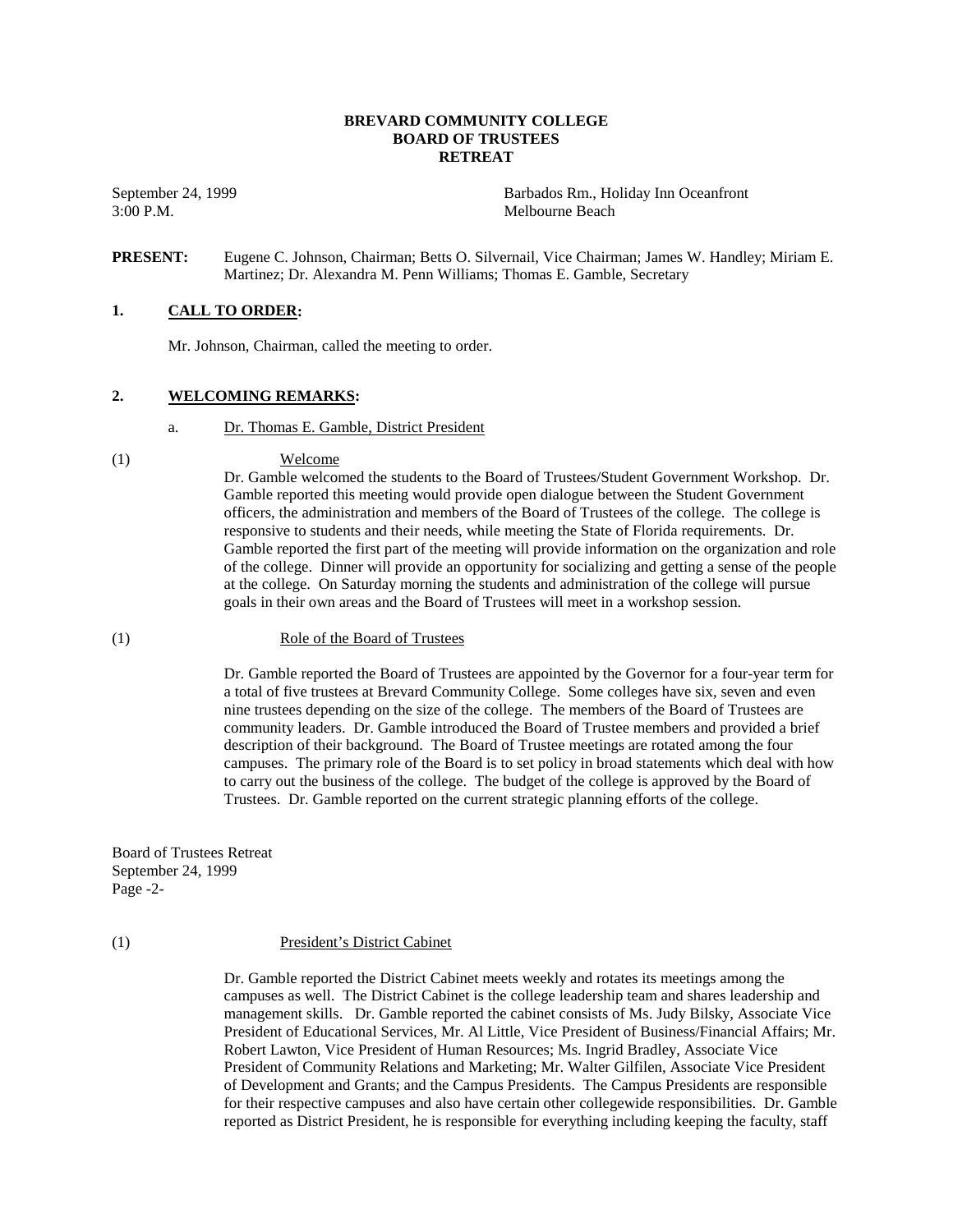and administration moving toward specific goals to ensure the college stays up with the state requirements, attending required meetings and keeping abreast of regulations, etc. regarding the budget. Dr. Gamble reported there is a continuous effort for quality improvement and to maintain an outstanding institution through the continual efforts to improve, develop and change.

Dr. Gamble reported the Campus Deans focus on campus issues and serve as the second person in charge on each campus.

## **2. INTRODUCTIONS:**

## a. Introduction of Attendees

Ms. Bilsky asked those attending the workshop to introduce themselves and state their campus or area of service (list attached).

## b. The Student Government Association at BCC - Mr. Aldridge

 Mr. Aldridge reported on the history of the Student Government Association (SGA) at Brevard Community College. He discussed student activities and the involvement of SGA at BCC. Mr. Aldridge reported on the Florida Junior College Student Government Association which is a state association of all student government associations in the state. He reported the SGA charge is the commitment to do the best work to help move the institution forward in a positive fashion. There are over 15,000 students at BCC.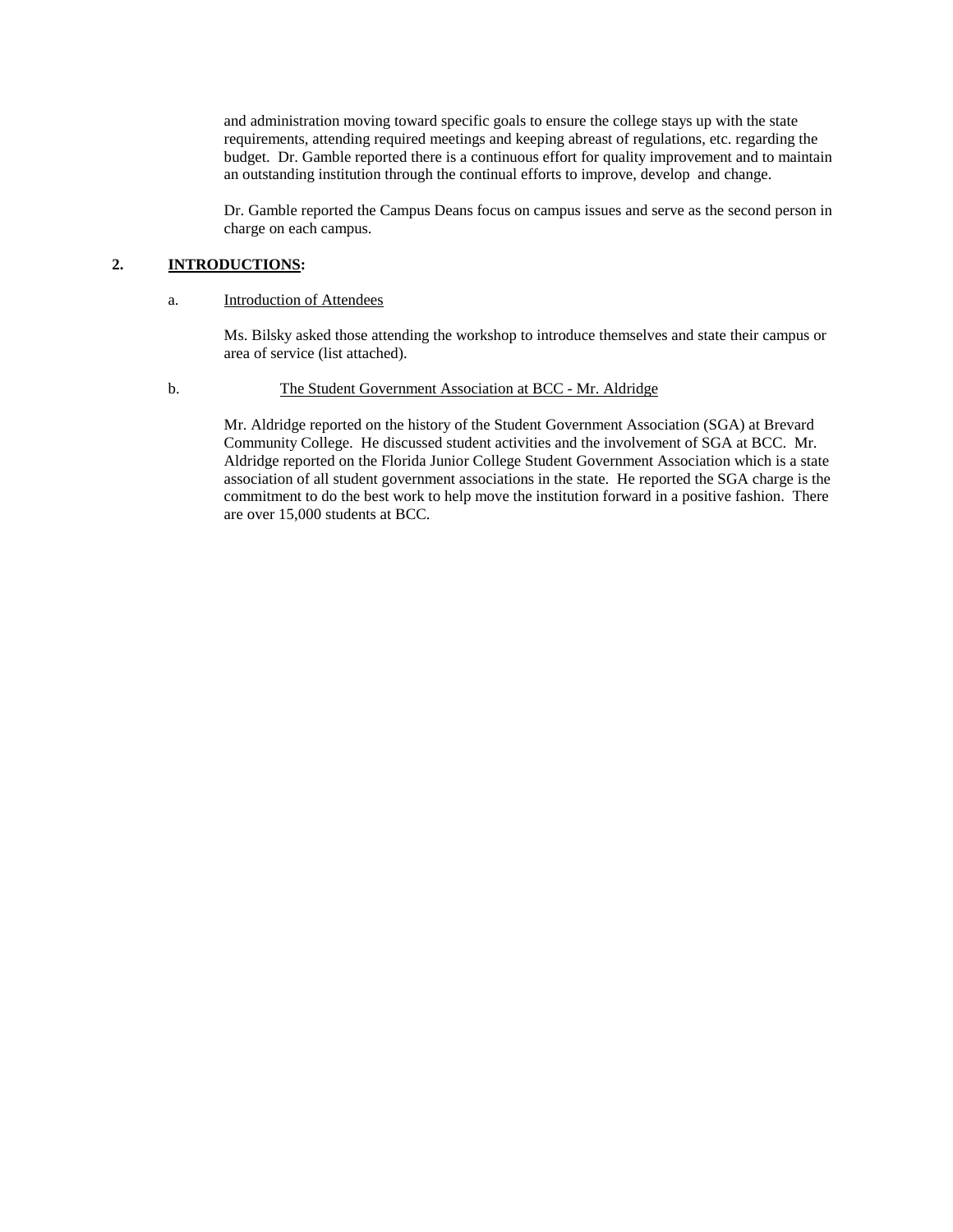Board of Trustees Retreat September 24, 1999 Page -3-

| c.   |      | <b>Questions and Answers</b>                                                                                                                                                                                                                                         |
|------|------|----------------------------------------------------------------------------------------------------------------------------------------------------------------------------------------------------------------------------------------------------------------------|
|      |      | The representatives of the Student Government Association discussed activities that their<br>respective campus SGA's will sponsor during the year. A question/answer session was held at<br>this time. Listed below are comments/concerns expressed by the students. |
|      | (1)  | Lack of spectators/support at basketball games.                                                                                                                                                                                                                      |
| (2)  |      | Need for tutors.                                                                                                                                                                                                                                                     |
| (3)  |      | Students need a dedicated place to study without distractions.                                                                                                                                                                                                       |
| (4)  |      | Need for a covered area for students adjacent to the Cocoa Bookstore                                                                                                                                                                                                 |
|      |      | where they can meet between classes.                                                                                                                                                                                                                                 |
| (5)  |      | Newsletter or way to communicate information to students, i.e.,                                                                                                                                                                                                      |
|      |      | cafeteria availability, etc.                                                                                                                                                                                                                                         |
| (6)  |      | High cost of textbooks. Discussed ways to decrease cost to students,                                                                                                                                                                                                 |
|      |      | i.e., selling books to other students, setting up common website, etc.                                                                                                                                                                                               |
| (7)  |      | Concern regarding financial aid check going directly to the bookstore                                                                                                                                                                                                |
|      |      | so that the students cannot take advantage of purchasing books from other students, or                                                                                                                                                                               |
|      |      | buying the books from a less expensive vendor.                                                                                                                                                                                                                       |
| (8)  |      | Lack of good marketing for BCC.                                                                                                                                                                                                                                      |
| (9)  |      | Concern about the lack of positive marketing for the community                                                                                                                                                                                                       |
|      |      | college by high school counselors.                                                                                                                                                                                                                                   |
| (10) |      | Concern with financial assistance being provided for only 60 credit                                                                                                                                                                                                  |
|      |      | hours at the community college and if they still require certain courses from the                                                                                                                                                                                    |
|      |      | community college they are unable to get financial aid.                                                                                                                                                                                                              |
| (11) |      | Concern due to the lack of child care services for evening classes.                                                                                                                                                                                                  |
| (12) |      | Suggestion to obtain a discount card for students for utilizing area                                                                                                                                                                                                 |
|      |      | businesses, i.e., art exhibits, etc. The possibility was discussed of using the BCC student                                                                                                                                                                          |
|      |      | I.D. to receive these discounts.                                                                                                                                                                                                                                     |
|      | (13) | Photo ID for students.                                                                                                                                                                                                                                               |
| (14) |      | Concern expressed regarding evaluations of instructors and if they were                                                                                                                                                                                              |
|      |      | negative that an instructor may take retribution later if the student had to take another                                                                                                                                                                            |
|      |      | class from the instructor.                                                                                                                                                                                                                                           |
| (15) |      | Concern about lack of visibility of security on the Cocoa Campus at                                                                                                                                                                                                  |
|      |      | night. Never sees security after classes. Has to walk behind the math/science building                                                                                                                                                                               |
|      |      | and it is dark behind the building.                                                                                                                                                                                                                                  |
| (16) |      | Suggestion of emergency phones being placed in visible areas.                                                                                                                                                                                                        |
|      |      |                                                                                                                                                                                                                                                                      |